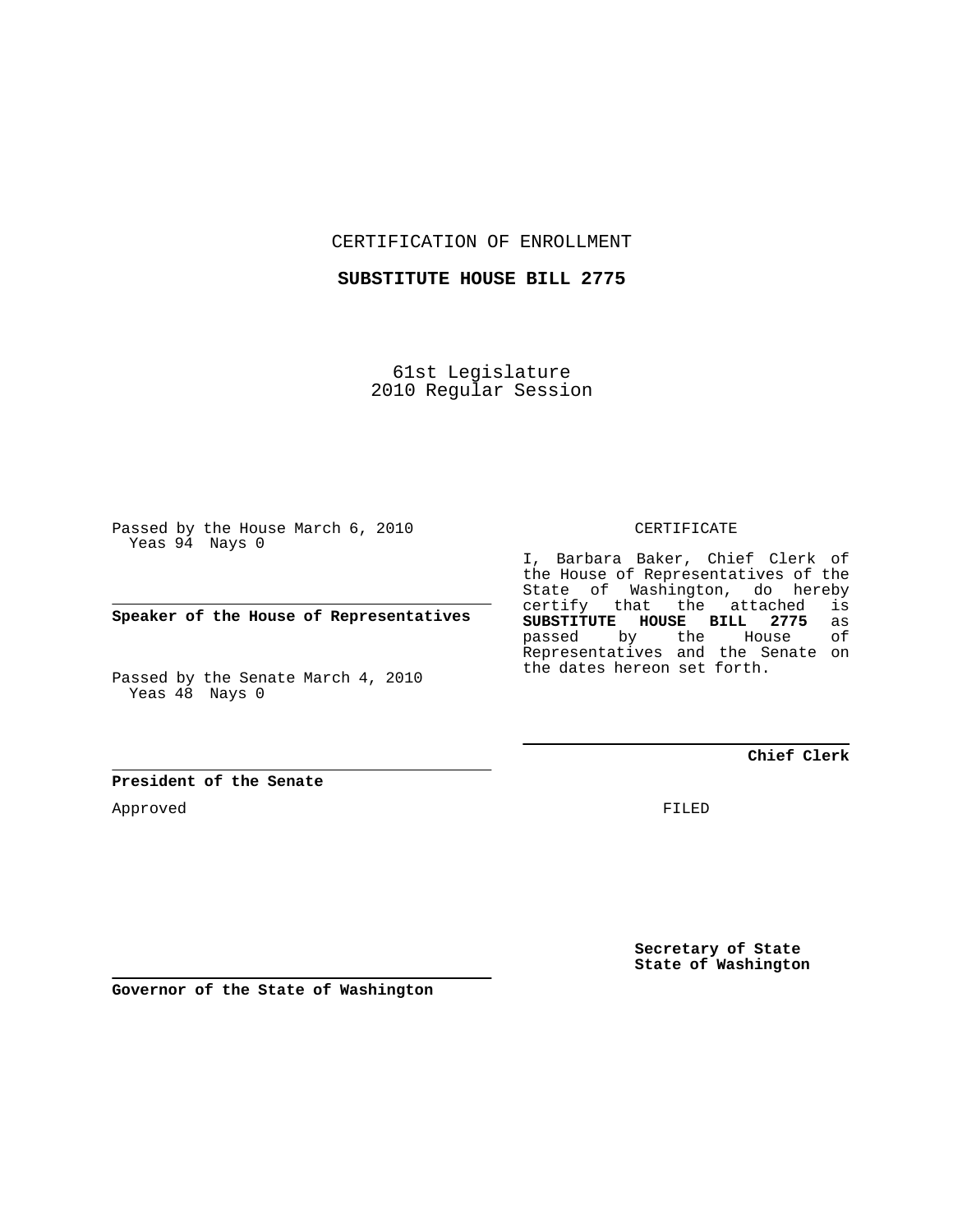## **SUBSTITUTE HOUSE BILL 2775** \_\_\_\_\_\_\_\_\_\_\_\_\_\_\_\_\_\_\_\_\_\_\_\_\_\_\_\_\_\_\_\_\_\_\_\_\_\_\_\_\_\_\_\_\_

\_\_\_\_\_\_\_\_\_\_\_\_\_\_\_\_\_\_\_\_\_\_\_\_\_\_\_\_\_\_\_\_\_\_\_\_\_\_\_\_\_\_\_\_\_

## AS AMENDED BY THE SENATE

Passed Legislature - 2010 Regular Session

## **State of Washington 61st Legislature 2010 Regular Session**

**By** House Local Government & Housing (originally sponsored by Representatives Dammeier, Hasegawa, Hunt, Armstrong, Short, Kristiansen, Springer, Kelley, Morrell, Pearson, Chase, and Kretz)

READ FIRST TIME 01/29/10.

1 AN ACT Relating to membership on the state building code council; 2 and amending RCW 19.27.070.

3 BE IT ENACTED BY THE LEGISLATURE OF THE STATE OF WASHINGTON:

 4 **Sec. 1.** RCW 19.27.070 and 1995 c 399 s 8 are each amended to read 5 as follows:

 6 There is hereby established a state building code council, to be 7 appointed by the governor.

 8 (1) The state building code council shall consist of fifteen 9 members( $(\frac{\ }{\ }')$ ):

10 (a) Two ((<del>of whom shall</del>)) members must be county elected 11 legislative body members or elected executives ((and));

12 (b) Two ((<del>of whom shall</del>)) members must be city elected legislative 13 body members or mayors( $(-)$ );

14 (c) One ((of the members shall)) member must be a local government 15 building code enforcement official  $((and))$  *i* 

16 (d) One ((of the members shall)) member must be a local government 17 fire service official( $(-$  Of the remaining nine members,))<u>;</u>

18 (e) One member shall represent general construction, specializing 19 in commercial and industrial building construction;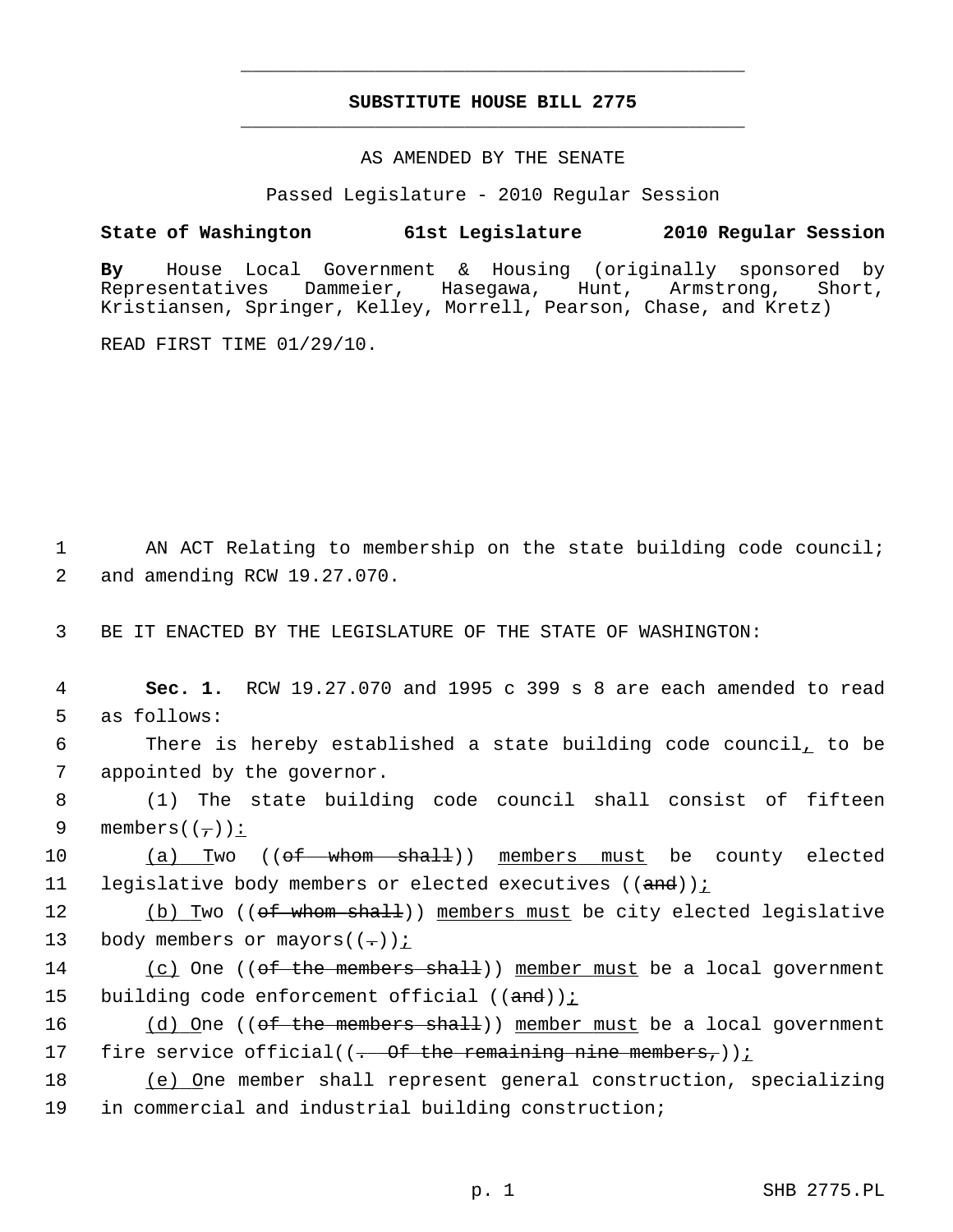1 (f) One member shall represent general construction, specializing 2 in residential and multifamily building construction;

3 (g) One member shall represent the architectural design profession;

 4 (h) One member shall represent the structural engineering 5 profession;

 6 (i) One member shall represent the mechanical engineering 7 profession;

8 (j) One member shall represent the construction building trades;

 9 (k) One member shall represent manufacturers, installers, or 10 suppliers of building materials and components;

11 (1) One member ((shall)) must be a person with a physical 12 disability and shall represent the disability community; and

13 (m) One member shall represent the general public.

14 (2) At least six of these fifteen members shall reside east of the 15 crest of the Cascade mountains.

16 (3) The council shall include: Two members of the house of 17 representatives appointed by the speaker of the house, one from each 18 caucus; two members of the senate appointed by the president of the 19 senate, one from each caucus; and an employee of the electrical 20 division of the department of labor and industries, as ex officio, 21 nonvoting members with all other privileges and rights of membership.

 $22$  (4)(a) Terms of office shall be for three years, or for so long as 23 the member remains qualified for the appointment.

24 (b) The council shall elect a member to serve as chair of the 25 council for one-year terms of office.

26 (c) Any member who is appointed by virtue of being an elected 27 official or holding public employment shall be removed from the council 28 if he or she ceases being such an elected official or holding such 29 public employment.

 (d) Any member who is appointed to represent a specific private sector industry must maintain sufficiently similar employment or circumstances throughout the term of office to remain qualified to 33 represent the specified industry. Retirement or unemployment is not cause for termination. However, if a councilmember enters into employment outside of the industry he or she has been appointed to represent, then he or she shall be removed from the council.

37 (e) Any member who no longer qualifies for appointment under this 38 section may not vote on council actions, but may participate as an ex